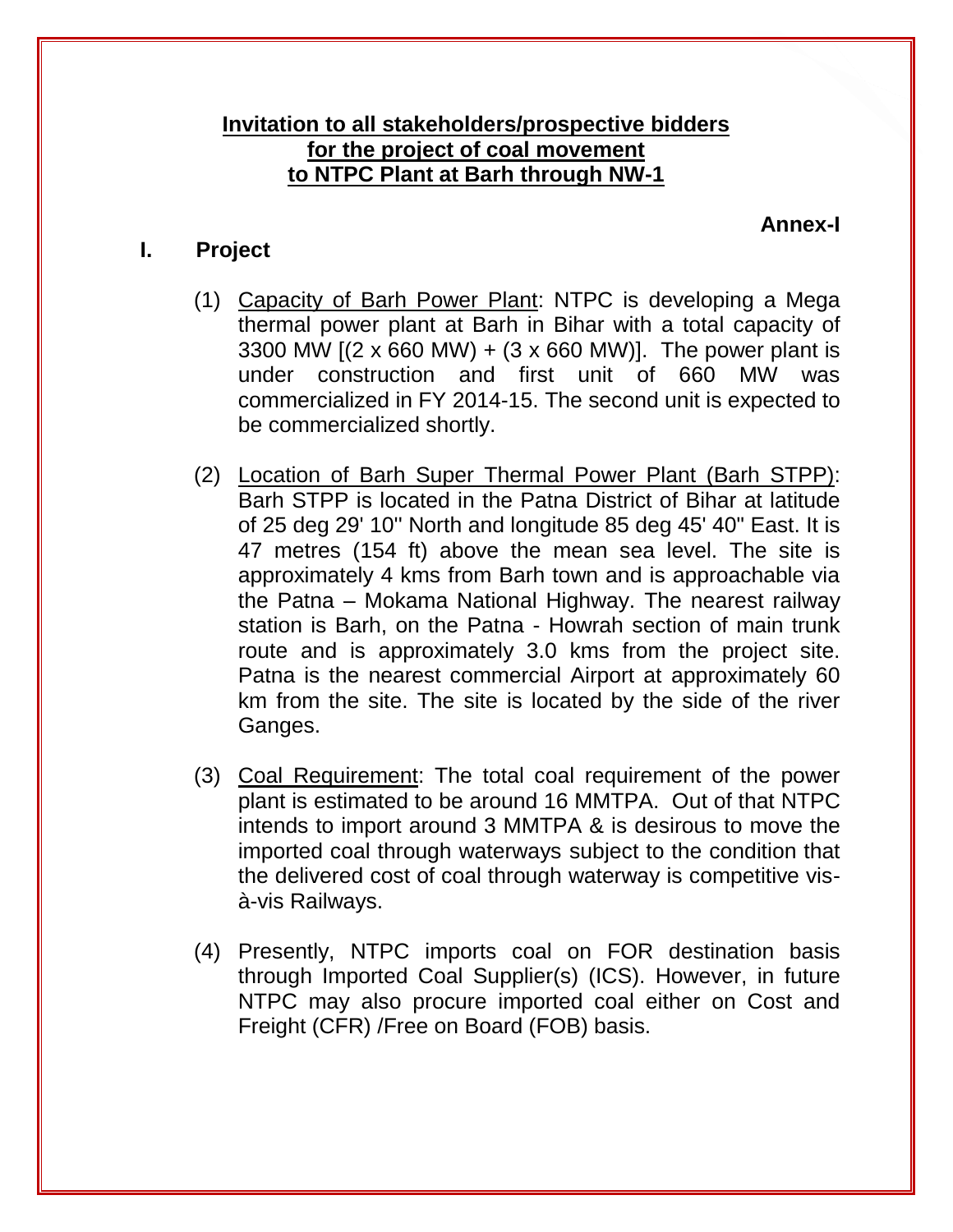- (5) The selection of the ICS is done by NTPC through a periodic coal procurement tender (the "Coal Procurement Tender"), for import and supply of coal.
- (6) IWAI has proposed to undertake competitive bidding process for and on behalf of NTPC, to identify and recommend an operator ("Operator") to NTPC, for final selection and appointment by NTPC. The Operator, selected through the bidding process, would be responsible for unloading coal from the Ocean Going Vessels and thereafter moving the coal on its own Vessels [(river sea vessels or any combination of coastal vessel/river sea vessels/inland). (self-propelled / tug and barge combination)] capable of 24 hours and round the year operation, transporting the coal using National Waterway -1 and ensuring delivery of the imported coal, in accordance with identified specifications, at the coal stack yard of Barh STPP, for a period of ten (10) years (excluding the period of construction)
- (7) Bidders are required to quote the Total Transportation Rate per metric tonne that comprises of :
	- (a) Rate per Metric Tonne for unloading from Ocean Going Vessel using the Transshipment Infrastructure created / procured by the Bidder and loading onto the Operator's Vessels
	- (b) Rate per Metric Tonne for transportation of coal by Operator's Vessels through coastal waters
	- (c) Rate per Metric Tonne for transportation of coal by Operator's Vessels through inland waterways up to Barh **Waterfront**
	- (d) Rate per Metric Tonne for Unloading of coal from Operator's Vessels and delivery of coal through conveyor Belt System to coal stack yard of Barh STPP

Quoting the lowest Total Transportation Rate per Metric Tonne would not automatically qualify a Bidder for being declared as the Successful Bidder/Operator. The Total Transportation Rate per Metric Tonne quoted by the Bidder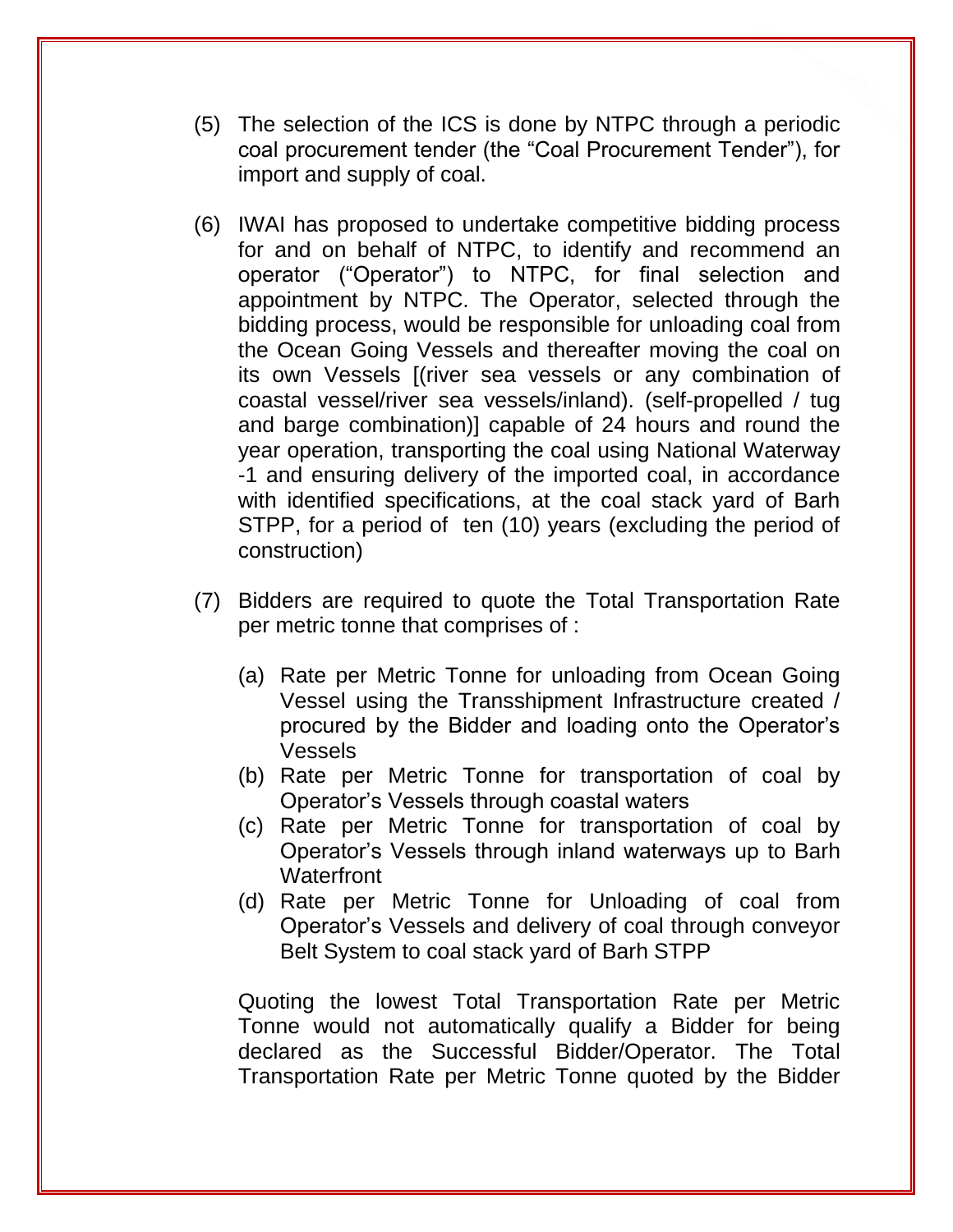would be examined in the context of the delivered cost of Coal, as explained in item 3 above

The Total transportation Rate per metric tonne will be subject to escalation based on Wholesale Price Index (WPI) and increase/decrease in the cost of Diesel

- (8) The Operator, selected pursuant to the bidding process undertaken by IWAI, shall be required to execute and enter into Tripartite Agreement with NTPC and IWAI. The Operator shall also be required to execute and enter into agreement with the ICS and/or NTPC or their designated agency(ies), as the case may be for transportation and delivery of a minimum of 3 MMT(million metric tonne) of imported coal per annum from the Transfer Point (*as defined later)* to coal stack yard of Barh STPP
- (9) The broad scope of work of Operator and obligations of NTPC and IWAI are provided in subsequent section

### **II. Broad scope of work (Operator)**

Formulate and implement a detailed plan in accordance with which:

- (1) coal would be unloaded and transferred from Ocean Going Vessels (both Panamax and Capesize vessels) to the Operator's Vessels at such locations as are identified by the Operator as being suitable for such unloading from the Ocean Going Vessels to the Vessels, (such location being referred to as the **"Transfer Point"**).
- (2) The Transfer points shall be identified and finalized by the Operator in accordance with the applicable laws and in consultation with the concerned port authorities including but not limited to the Kolkata Port Trust (KoPT) and/or Paradip Port Trust (PPT).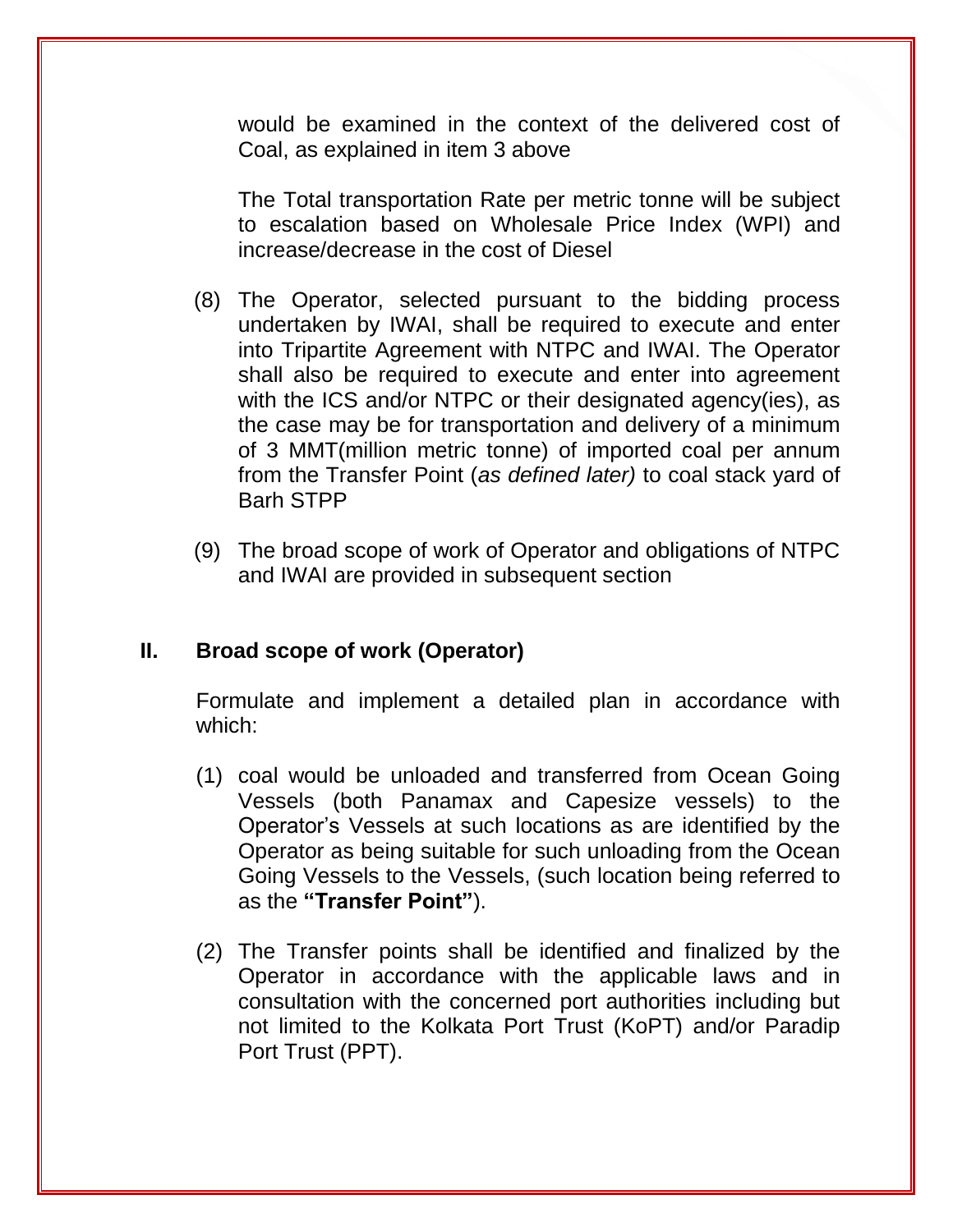- (3) Design, create and procure suitable and adequate infrastructure and facilities for unloading and transferring of the coal from Ocean Going Vessels (both Panamax and Capesize vessels) to Operator's Vessels at the Transfer Point ("**Transshipment Infrastructure**")
- (4) Procure and operate sufficient number of Vessels to meet movement schedule of imported coal.
- (5) Design, construct, finance, operate and maintain, Unloading Infrastructure and Material Handling System including but not limited to the pipe conveyor system and other ancillary equipment's at the Unloading Point that would be used to unload coal from the Vessels for onward delivery of coal to coal stack yard of Barh STPP. The Unloading Infrastructure and Material Handling System will be transferred and handed over to NTPC at Re 1/- at the end of the Term.
- (6) Pipe Conveyor system should have a discharge capacity of 1000 tonnes per hour (TPH).
- (7) Operator shall ensure the creation / procurement of Transshipment Infrastructure, Vessel and development of Unloading Infrastructure and Material Handling System, required for the purposes of discharge of its obligations in respect of the Project, within a period of thirty six (36) months from the date of execution of the Agreement.
- (8) Complete on board stevedoring for discharge of coal from Ocean Going Vessel to Vessels and ensure a minimum unloading rate of 12000 Metric Tonne PDPRWWDSHINC (Per Day Pro-rata Working Weather Day Sunday Holiday Included). All expenses and cost with respect to wharfage, Berth Hire Charges/ anchorage, tug charges, Pilotage & Towage, mooring, fenders, Storage charge etc., at the Transfer Point shall be borne by Operator.
- (9) Operator shall bear and pay all applicable charges and levies for use of public utilities and facilities, incidental to the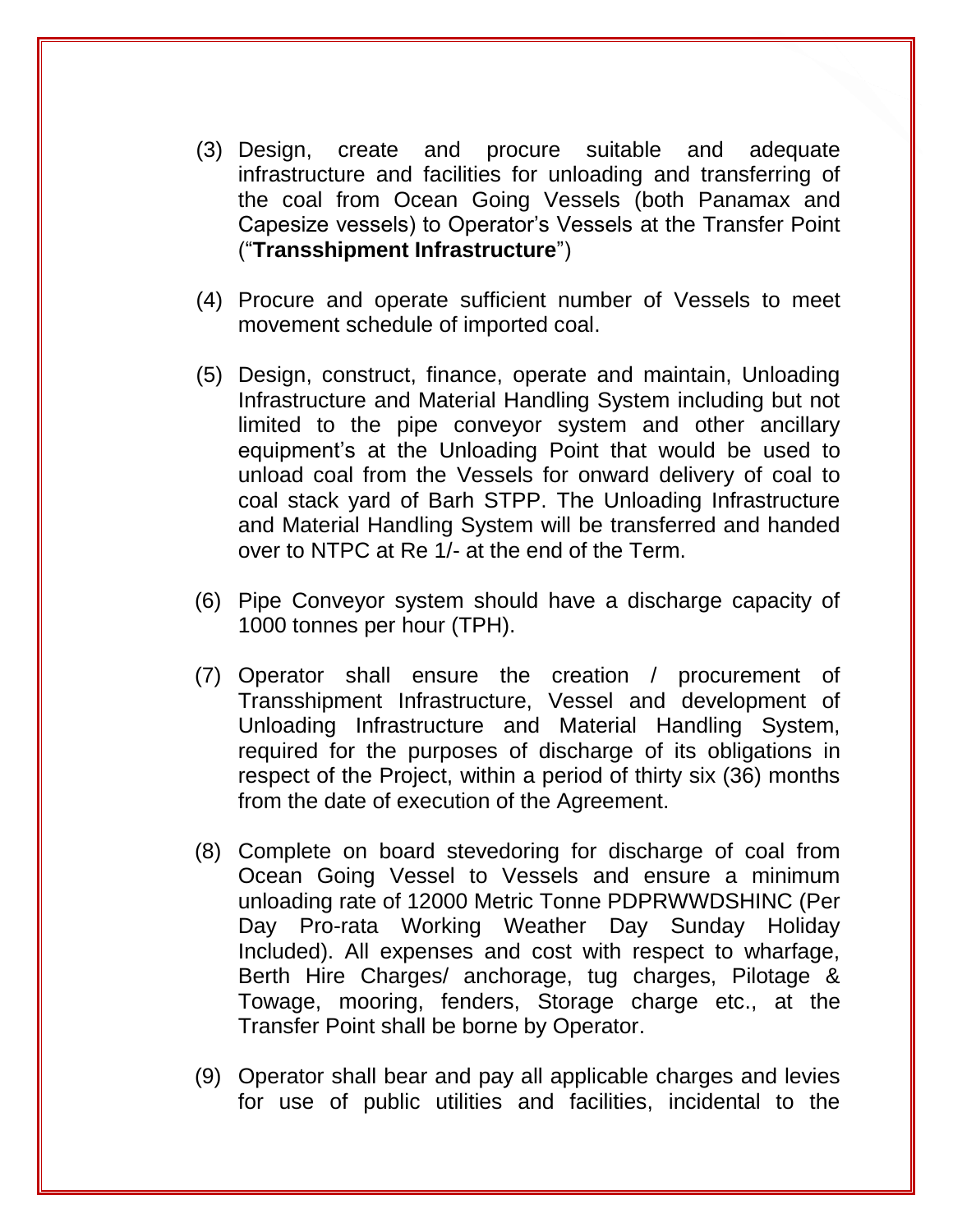performance of its obligations hereunder, including but not limited to the following charges:

- (a) KoPT has approved a concessional wharfage charge @60% of that applicable for 'Foreign Cargo' at KoPT berth other than through mechanized system and nil anchorage charge on mother vessel/ transloader/ daughter vessel/river sea vessels for this Project for 3 MMTPA of coal .
- (b) KoPT has identified two locations viz. virtual jetty at Saugor and Maragolia near Saugor as additional anchorage points and approved wharfage @ 150% of the SOR applicable for 'Foreign Cargo' at KoPT berth other than through mechanized system. The above set forth charges are subject to change from time to time, during the Operation Period.
- (c) Rs 10 per MT of the cargo transloaded from/to the mother vessel to Paradip Port Trust as Royalty. In case the Operator finalizes the Transfer Point which is not under the jurisdiction of KoPT and /or Paradip Port Trust, the Operator shall be required to do its own due diligence and finalize the commercial terms with the concerned port authorities. In such case, any incremental change in the charges shall be borne by the Operator.
- (d) Rs 20 per GRT to Farakka Barrage Project to enable the crossing of Vessels through Lock Gate.
- (e) Waterway usage charges prevailing @ Rs 0.02 per Gross registered tonnage (GRT) per kilometer for use of National Waterways to IWAI.
- (f) Any increase or decrease in the above stipulated statutory charges during the Operation Period shall be passed on to Imported coal Supplier or NTPC or/and their designated agency(ies) as the case may be and accordingly the Total Transportation Rate Per Metric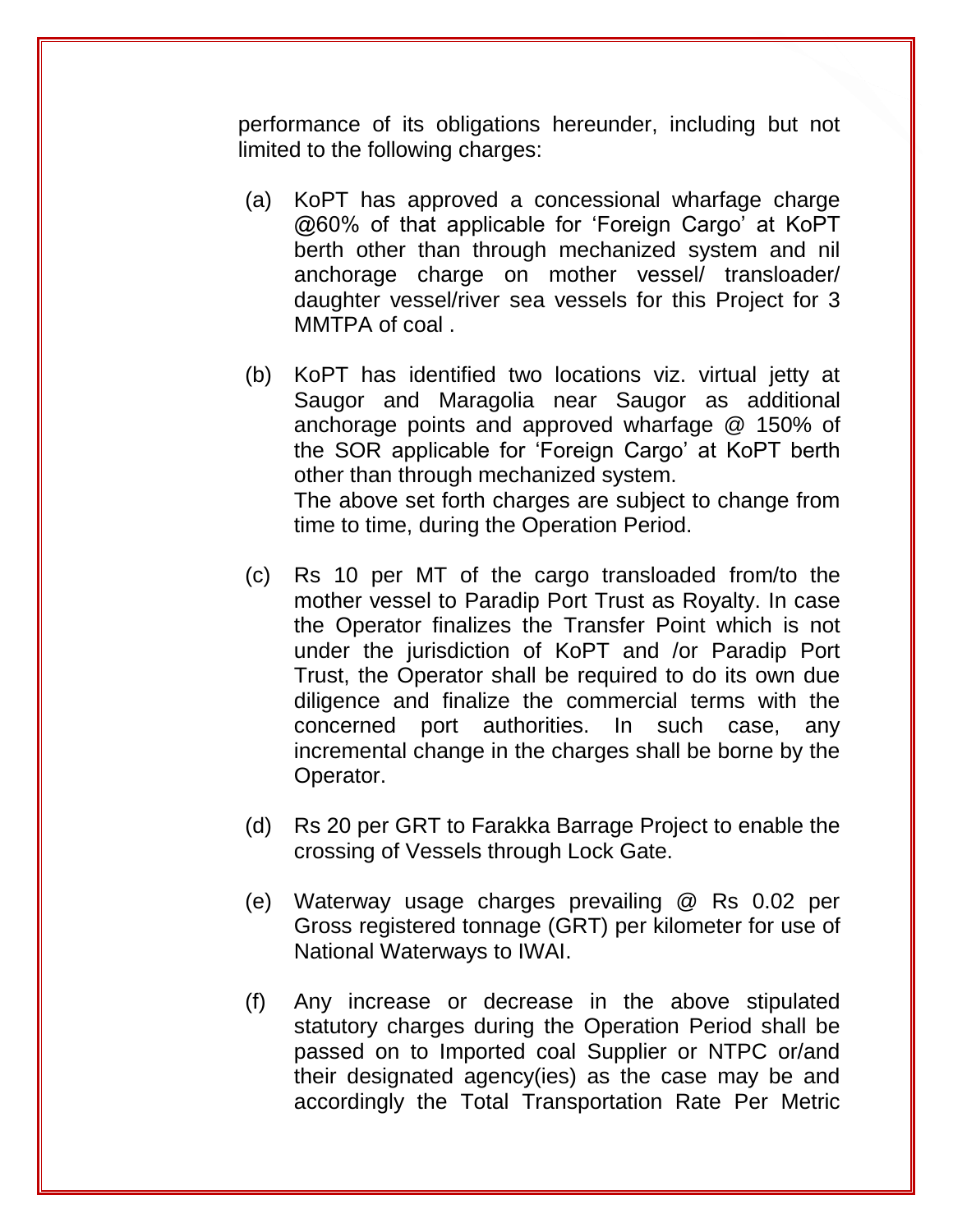Tonne as applicable at the time of such revision shall be adjusted.

- (10) Bear and pay all cost, taxes, expenses and charges in connection with or incidental to the performance of the obligations under the Agreement;
- (11) Comply with all applicable laws and obtain all applicable permits and approval in all material respects during the tenure of contract period.

# **III. Obligation of NTPC**

- (1) Enter into Tripartite Agreement with IWAI and Operator for transportation of 3MMTPA coal for a period of 10 years excluding the construction period
- (2) NTPC shall ensure during the Operation Period, transportation of a minimum quantity of 3 MMT (million metric tonne) of coal per annum, through the Operator using Inland Waterways Transport (IWT), either itself and/ or through the Imported Coal Supplier(s) and/or their designated agency (ies), as the case may be (in terms of the Coal Transportation Agreement) selected pursuant to the Coal Procurement Tender as the case may be.
- (3) Ensure that Imported Coal Supplier executes the Coal Transportation Agreement with the Operator and accepts the Operator as the exclusive transport operator appointed by NTPC for transportation of coal from Transfer Point to Barh STPP.
- (4) Ensure timely payments by the Imported Coal Supplier to the Operator, in terms of the Coal Transportation Agreement.
- (5) NTPC through their Imported Coal Supplier shall ensure delivery of coal at Transfer Point on Fairly Evenly Spread basis.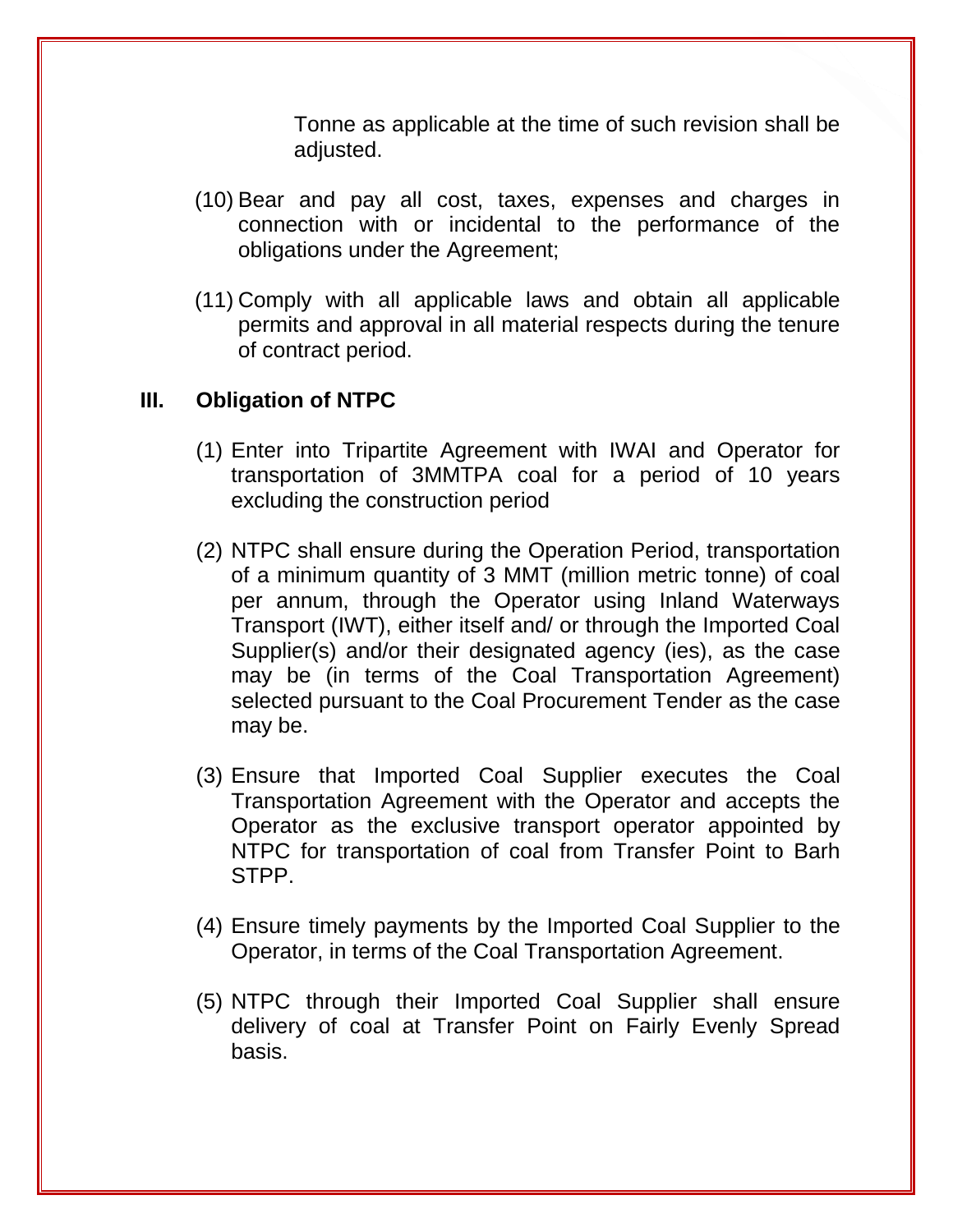(6) Imported Coal Supplier shall reimburse to the Operator any increase in the stipulated existing statutory charges (as described in II (10) above), payable by the Operator during the Operation Period on actual basis. In case of any reduction in stipulated charges the Total Transportation Rate per metric tonne as applicable at the time of such revision shall be adjusted accordingly

### **IV. Obligation of IWAI**

- (1) Enter into Tripartite Agreement with NTPC and Operator
- (2) Ensure Least Available Depth (LAD) of 3 meters (with effect from December 2017) with a minimum width of Channel of 45 meters from Haldia upto Barh for a period of 330 days in a year
- (3) provide channel markings, navigational aids including night navigation facilities for 24 hrs operation of Vessels, and other navigational aids such as DGPS, RIS, etc.
- (4) Ensure smooth 24x7 operation of navigational lock gate at Farakka over the Operation Period, in close co-ordination with Farakka Barrage Project, to enable the crossing of Vessels within 2 hours of its arrival
- (5) IWAI is planning to construct the multi-modal IWT terminal with rail & road connectivity at Haldia with technical and financial assistance of World Bank under Jal Matg Vikas. IWAI has acquired 61 acres of land from KoPT and the construction of the terminal is expected to commence in February 2016. The facilities on this multi-Modal IWT Terminal would have berthing, anchorage and transshipment facilities. This may be used by the Operator on chargeable basis.
- (1) Government of India has given priority to the development of National Waterways with the objective of making them a robust and sustainable mode of transportation.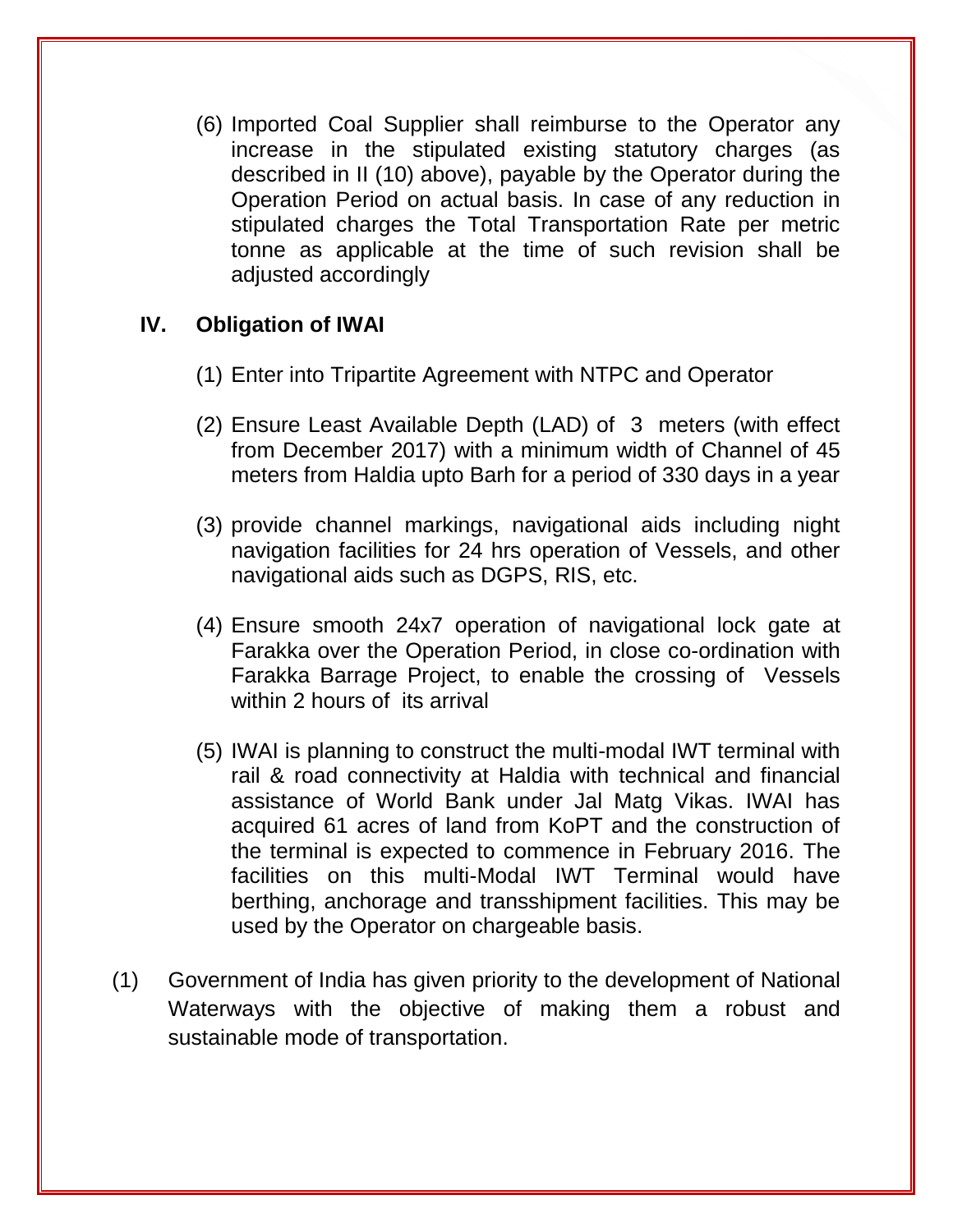- (2) Globally, Inland Water Transport (IWT) has long been recognized as a viable mode of transport with many advantages over other modes of surface transport viz. road and railways, especially for bulk goods, over dimensional cargo and hazardous goods.
- (3) Inland Waterway is considered to be the most environment friendly mode of transportation with its excellent fuel efficiency and lower emission levels. It can provide high capacity transport corridors alongwith rail and road.
- (4) There are 5 declared National Waterways in India (NW-1, NW-2, NW-3, NW-4 and NW-5) and an additional 101 rivers, canals etc have been identified to be declared as National Waterway.
- (5) Government of India has recently announced the prestigious project of "Jal Marg Vikas" which is focused on the capacity augmentation for navigation of 1500-2000 ton vessels on National Waterway-1 (NW-1) between Haldia and Allahabad. This shall be achieved by developing and improving the navigational infrastructure and maintaining least available depth (3.0 m) throughout the year in the waterway in the river Ganga between Haldia and Varanasi in phase-I.
- (6) In order to develop inland water transport as a supplementary mode for transportation of coal on the National Waterway – 1 (Ganga), Inland Waterways Authority of India (IWAI) has entered into MoU with NTPC for transportation of 3 MMTPA of imported coal for a period of 10 years for their plant located at Barh, Patna in the State of Bihar through private sector participation.
- (7) IWAI proposes to convene a stakeholder's consultation meeting tentatively in the first week of September 2015, which is open for all the stakeholders / prospective bidders to obtain their feedback / facilitations required for implementation of the project through private sector participation. The objective of the meeting is to collate stakeholders / prospective bidders suggestions / facilitations /